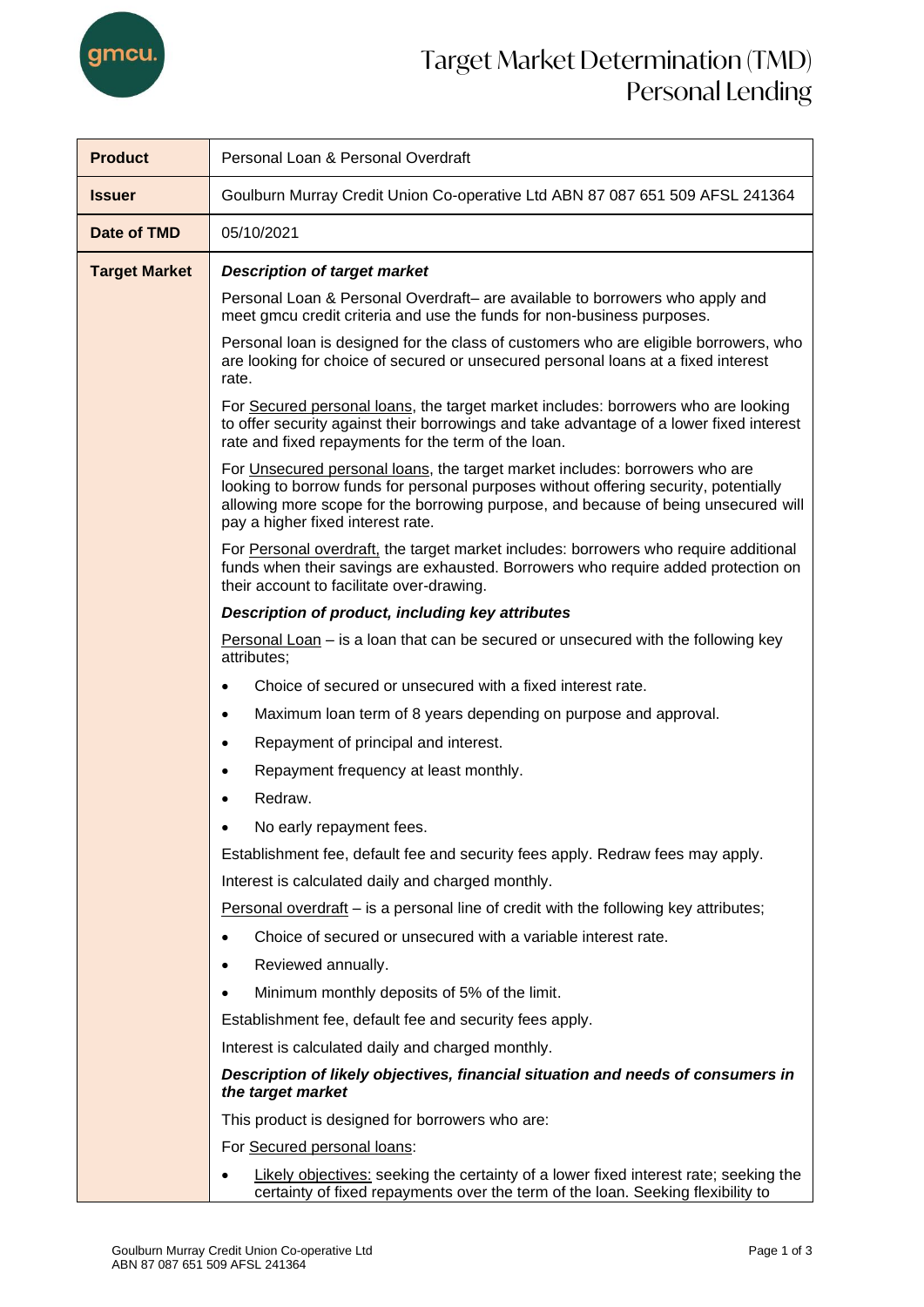

## Target Market Determination (TMD) Personal Lending

|                     | make extra repayments and access redraw when requirements are met.<br>Likely financial situation: meet gmcu's credit assessment requirements; regular<br>$\bullet$<br>income.                                                                                                                                                                                          |  |  |  |  |
|---------------------|------------------------------------------------------------------------------------------------------------------------------------------------------------------------------------------------------------------------------------------------------------------------------------------------------------------------------------------------------------------------|--|--|--|--|
|                     |                                                                                                                                                                                                                                                                                                                                                                        |  |  |  |  |
|                     | Likely needs: need funds to purchase or refinance for personal purposes.<br>$\bullet$                                                                                                                                                                                                                                                                                  |  |  |  |  |
|                     | For Unsecured personal loans                                                                                                                                                                                                                                                                                                                                           |  |  |  |  |
|                     | Likely objectives: seeking the certainty of a fixed interest rate, seeking the<br>certainty of fixed repayments over the term of the loan. Seeking flexibility to<br>make extra repayments and access redraw requirements when requirements<br>are met. Customers do not offer security against their borrowings.                                                      |  |  |  |  |
|                     | Likely financial situation: meet the gmcu's credit assessment requirements,<br>$\bullet$<br>regular income.                                                                                                                                                                                                                                                            |  |  |  |  |
|                     | Likely needs requires funds to purchase or refinance for personal purposes.<br>$\bullet$                                                                                                                                                                                                                                                                               |  |  |  |  |
|                     | For Overdrafts:                                                                                                                                                                                                                                                                                                                                                        |  |  |  |  |
|                     | Likely objectives: seeking flexibility and ability to access additional funds on a<br>$\bullet$<br>transaction account as required. Ability to access extra funds to an approved<br>limit.                                                                                                                                                                             |  |  |  |  |
|                     | Likely financial situation: meet the gmcu's credit assessment requirements;<br>$\bullet$<br>regular income.                                                                                                                                                                                                                                                            |  |  |  |  |
|                     | Likely needs requires access to additional funds.<br>$\bullet$                                                                                                                                                                                                                                                                                                         |  |  |  |  |
|                     | Classes of consumers for whom the product is clearly unsuitable                                                                                                                                                                                                                                                                                                        |  |  |  |  |
|                     | Consumers who do not meet the eligibility requirements.                                                                                                                                                                                                                                                                                                                |  |  |  |  |
|                     |                                                                                                                                                                                                                                                                                                                                                                        |  |  |  |  |
|                     | Explanation of why the product is likely to be consistent with the likely<br>objectives, financial situation and needs of consumers in the target market                                                                                                                                                                                                               |  |  |  |  |
|                     | These products are easy to use, flexible and not complex, the product's applicability<br>to a wide range of potential financial situations and life stages.                                                                                                                                                                                                            |  |  |  |  |
|                     | For secured personal loans the product is consistent with the needs and objectives<br>of customers who are seeking a lower fixed interest rate by providing security, which<br>provides certainty of fixed repayments over the term of the loan. Extra repayments<br>can be made without cost and redraw of these additional repayments is available.                  |  |  |  |  |
|                     | For unsecured personal loans the product is consistent with the needs and<br>objectives of customers who may not or do not wish to provide security and seek a<br>fixed interest rate, which provides certainty of fixed repayments over the term of the<br>loan. Extra repayments can be made without cost and redraw of these additional<br>repayments is available. |  |  |  |  |
|                     | For Personal overdraft the product is consistent with the needs and objectives of<br>customers who wish to have access to additional funds at a pre-approved limit.<br>These additional funds can be accessed when the customer savings are exhaust,<br>and at the customers convenience.                                                                              |  |  |  |  |
| <b>Distribution</b> | <b>Distribution conditions</b>                                                                                                                                                                                                                                                                                                                                         |  |  |  |  |
| <b>Conditions</b>   | This product may be distributed in branch or online and is assessed by appropriate<br>authorised bankers.                                                                                                                                                                                                                                                              |  |  |  |  |
|                     | Why the distribution conditions and restrictions will make it more likely that<br>the consumers who acquire the product are in the target market                                                                                                                                                                                                                       |  |  |  |  |